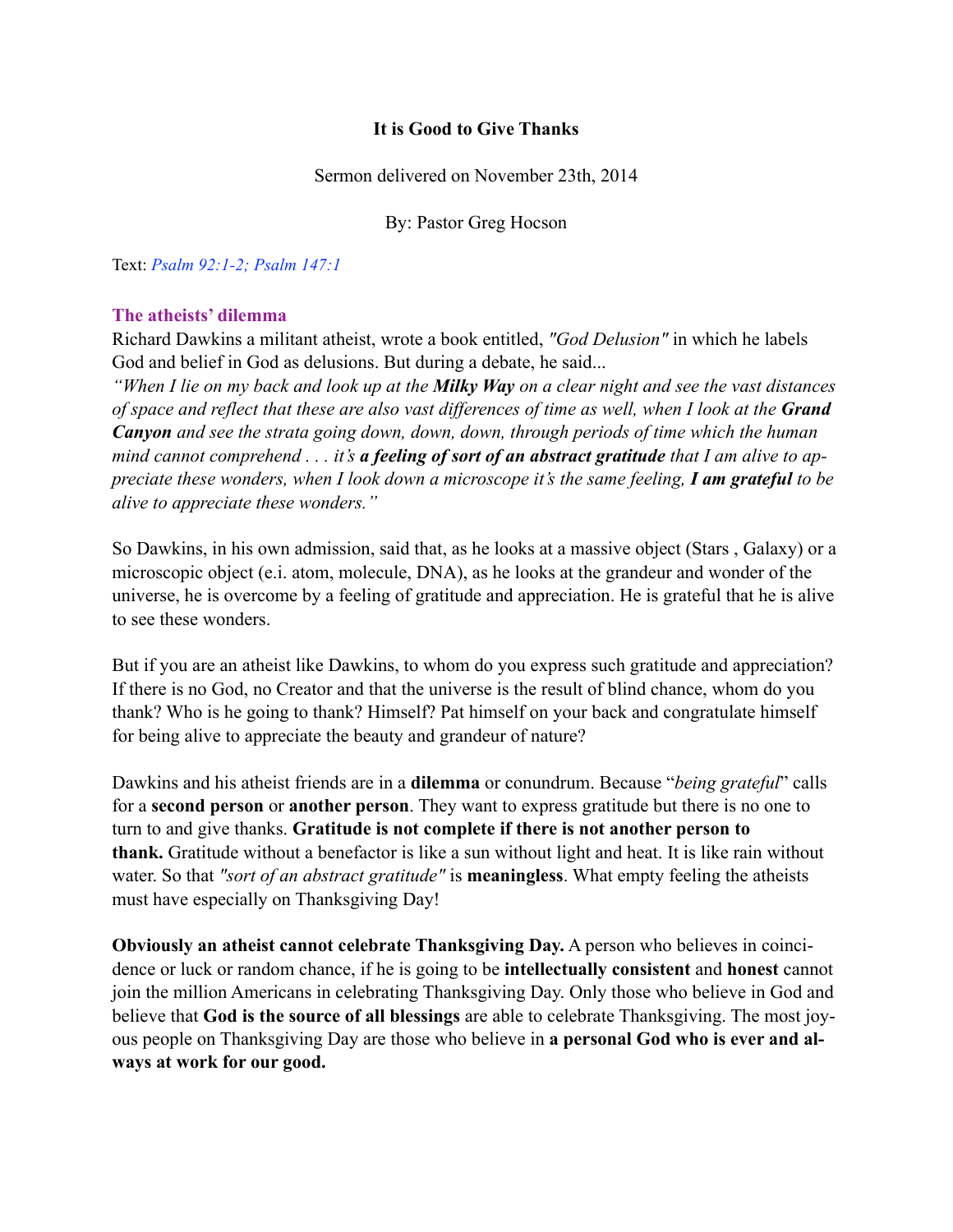#### **Where does this feeling of gratitude come from?**

The other question is, where does this feeling of what he calls *"a feeling of sort of an abstract gratitude"* come from?

*Romans 1:19 Because that which may be known of God is manifest* (plain, evident) *in them; for God hath shewed it unto them* (made it so)*. 20: For the invisible things* (attributes) *of him from the creation of the world are clearly seen, being understood* (observed) *by the things that are made, even his eternal power and Godhead; so that they are without excuse: 21: Because that, when they knew God, they glorified him not as God, neither were thankful;* (they refuse to honor Him as God nor give thanks to Him) *but became vain in their imaginations, and their foolish heart was darkened.* 

**Innate in every human heart** is the awareness and **knowledge of the existence of God** and that we are **obligated** to thank a Supreme Being. We are all aware of the existence of a Supreme Being and ought to express gratitude to this Supreme Being. But sadly, **many suppress this knowledge** and awareness of God and they **suppress this feeling of thankfulness** and gratitude. Resulting to futile imagination and darkness.

But thank God, many of us have been delivered from vain imaginations and darkened hearts. God has revealed Himself to us and He has given us eternal life which is essentially - a saving knowledge of the true God and His Son Jesus Christ whom He has sent *(John 17:3).*

#### **Mark of Growth**

Having been brought to this vital relationship with the Father through His Son Jesus Christ, **we must grow** in grace and knowledge. And **one of the marks of true growth in grace or spirituality** is a **continual giving of thanks** to the Lord, a continual offering of thanks to God. **Grumbling, whining, complaining** are the characteristics of an unbeliever and an **immature Christian**. But the mark of a true Christian and one who is growing in grace is gratitude and a grateful heart.

**The Bible consistently and constantly reminds** us to be thankful and with good reasons. Though I believe thankfulness is a command and a duty **there is much more to thanksgiving than just a command and a duty.** The Bible gives us reason why we are to be thankful. Here in our text it says plainly that...

*Psalm 92:1 It is a good thing to give thanks unto the LORD, and to sing praises unto thy name, O most High: 2: To shew forth thy lovingkindness in the morning, and thy faithfulness every night,*

**It is a good thing** to be thankful and to give praise to God. We are to be thankful, not just one day a year, **not just on Thanksgiving Day,** but everyday of the year! It would do us good to think about something for which we are thankful.

**Why is it good to praise and give thanks to the Lord?** 

**I - It is good because it is proper**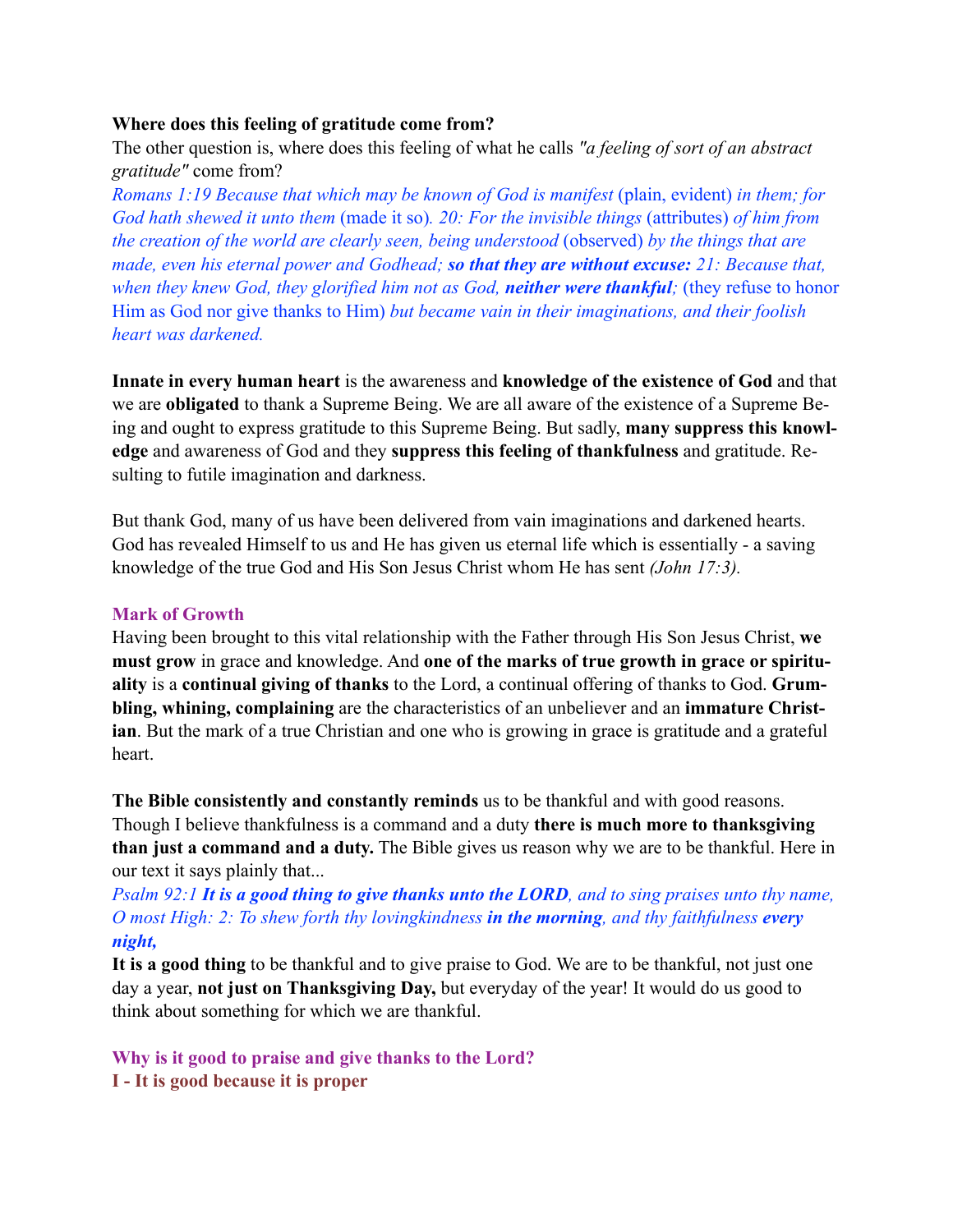## *Psalm 147:1 Praise ye the LORD: for it is good to sing praises unto our God; for it is pleasant; and praise is comely.*

Giving thanks is comely. It is proper. It is right. It is appropriate. It is reasonable.

# *Psalm 33:1 Rejoice in the LORD, O ye righteous: for praise is comely for the upright.*

**Thanksgiving is expected.** What is the proper thing to do when somebody does you a favor or give you a gift? Isn't that what we teach our children. We say thank you to fellow human beings when they do us a favor, how much more should we give thanks to God for His gifts.

How good it is to sing praises and give tanks to our God. Not just simply say *"I am thankful..."*  but give thanks to God specifically. God deserves our thanksgiving.

He made us. He provides for us. He sustains us. He redeemed us. He guides us. He protects us. He has blessed us with all spiritual blessings in heavenly places in Christ. **Yes! It is right to give thanks.**

*Psalm 106:1 Praise ye the LORD. O give thanks unto the LORD; for he is good: for his mercy endureth for ever.* 

### **II - It is good because it is pleasant**

*Psalm 147:1 Praise ye the LORD: for it is good to sing praises unto our God; for it is pleasant; and praise is comely.*

*Psalm 135:3 Praise the LORD; for the LORD is good: sing praises unto his name; for it is pleasant.*

Giving thanks is not only good, it is also pleasant. **There are things that are good but are not pleasant.** Like ampalaya, bitter melon, okra, spinach, exercise, work, child discipline. These things may be good but they are not pleasant. **There are also things that are pleasant but are not good.** Like junk food, greasy food, etc. Drugs and alcohol and cigarettes may give you pleasure but they are not good for you. They are destructive. Sin maybe pleasurable *(Hebrews 11:25)*  but it not good. It is evil. It destroys.

### **But giving thanks is both good and pleasant.**

### **1. It pleasant to God**

Thanksgiving pleases and honors God. When we give thanks to God, we acknowledge that God as the great Giver.

*James 1:17 Every good gift and every perfect gift is from above, and cometh down from the Father of lights, with whom is no variableness, neither shadow of turning.*  God is pleased. I want to please God.

*Psalm 50:23 Whoso offereth praise glorifieth me: and to him that ordereth his conversation aright will I shew the salvation of God.*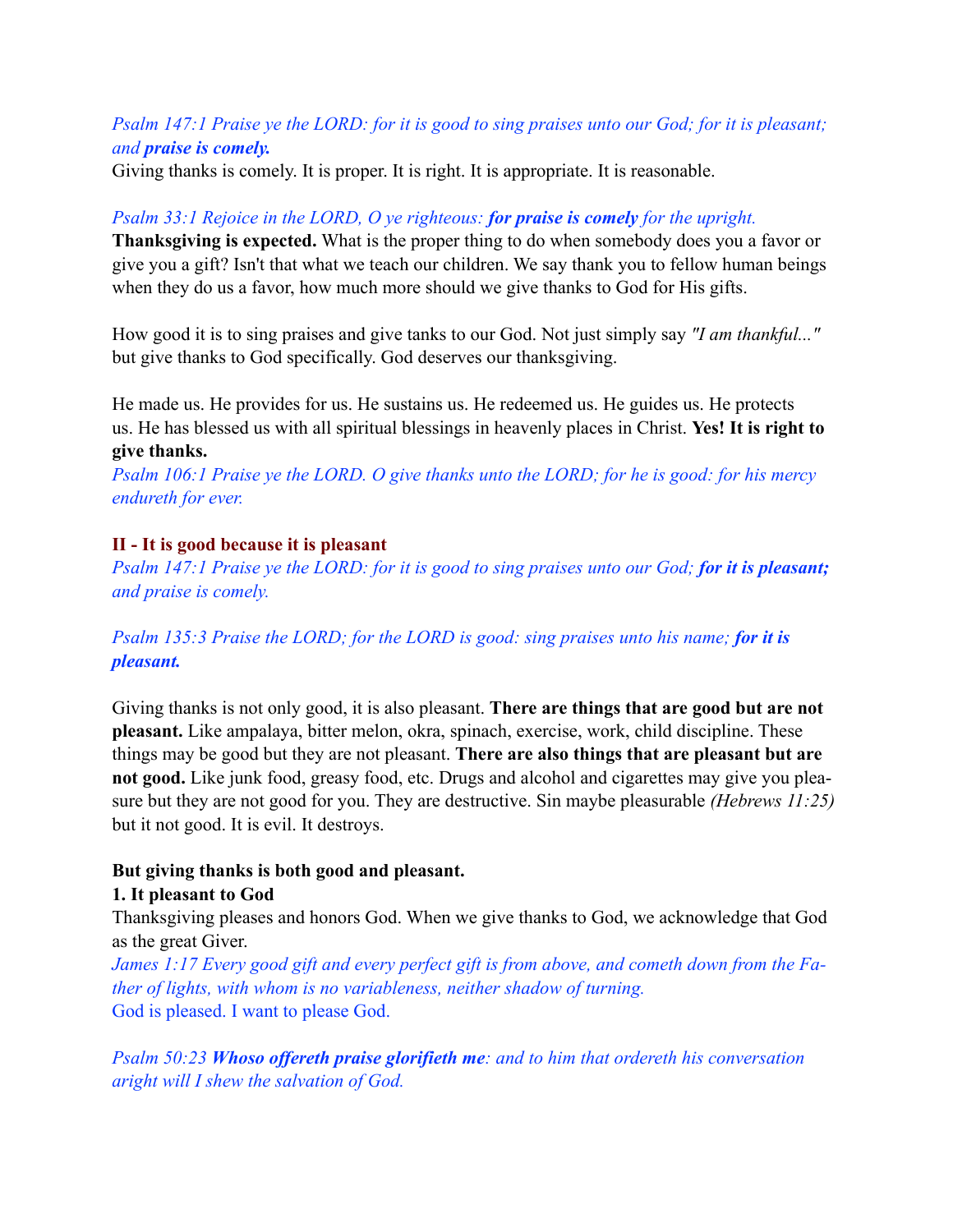It glorifies God. It promotes His glory. The primary purpose of giving thanks to God is to acknowledge His goodness and this honors Him.

## **2. It is pleasant to fellow men**

I like to be with people who have grateful hearts. I don't want to hang around with murmurers, complainers, gripers, grumblers, etc.

One complainer said: *"I feel a little bit better today but when I feel better I always feel worse because I know I will feel bad tomorrow."* This is a good example of a pessimist. I don't want to be around *"the glass is half empty"* kind of person.

# **III - It is good because it is profitable**

Why does God command that we praise Him with thanksgiving? Is He such a megalomaniacal tyrant that He is always seeking praise and worship? Does He require our praise and thanksgiving because He needs our praises? NO! This command is repeated throughout the Bible **because we need it!** It is for our good. The effect is good. **Gratitude has a positive purpose or influence in our lives as Christian.** Gratitude can be beneficial to us in our lives.

# **It benefits us ...**

## **1. Physically**

Giving thanks is good for our health. Dr. Hans Selye discovered that positive attitudes contribute to good health and of all the positive attitudes, the one he finds the most effective was gratitude.

# **2. Emotionally**

**Scientific research** reveals that people who take the time to reflect on what they are grateful for, **are happier, healthier and more content**, than those who are chronic complainers and murmurers.

Thanksgiving is the enemy of discontentment and dissatisfaction. *We would worry less if we praise God more.* - Harry Ironside

It tends much to lessen the real troubles and afflictions of life to dwell on those things for which we should be thankful.

# **3. Spiritually**

Gratitude and thankfulness also will benefit us spiritually. Thanksgiving is one of the ways we can guard ourselves from all kinds of sin and evil.

# *Colossians 4:2 Continue in prayer, and watch in the same with thanksgiving;*

Continue steadfastly in prayer, watch in the same (being watchful in it) with thanksgiving. There is a connection between watchfulness and gratitude. Be watchful in it BY thanksgiving. Guard yourselves with gratitude!